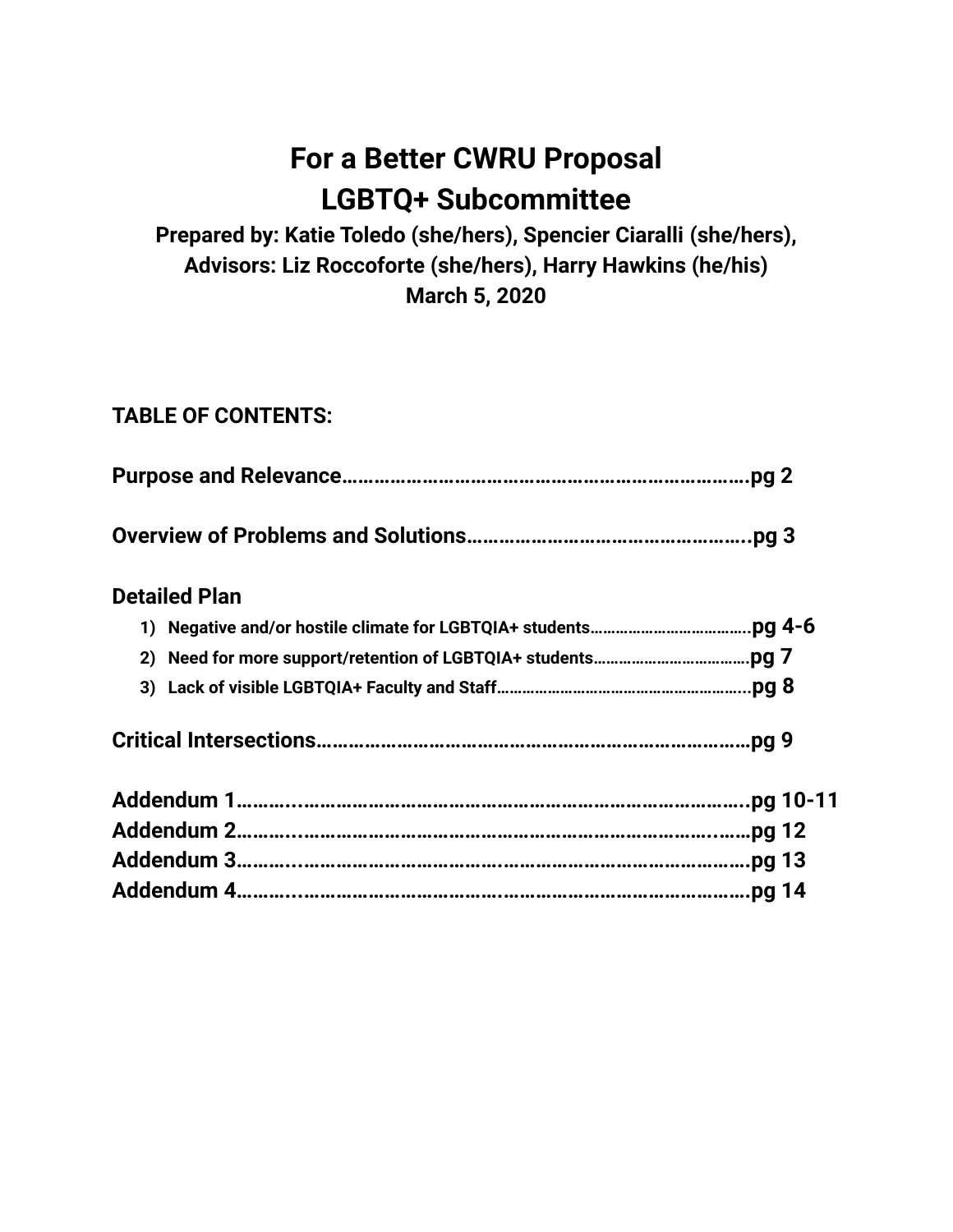# **Purpose & Relevance**

The mission of the LGBTQ+ Subcommittee is to analyze gaps in support, find ways to systemically address and prevent discrimination against LGBTQIA+ (Lesbian, Gay, Bisexual, Transgender, Queer, Intersex, Asexual, and more) students, both institutionally and interpersonally. The subcommittee is tasked with providing feedback to the university about ways to further empower LGBTQIA+ students to reach their full potential. This proposal provides actionable items, based on legitimate experiences and concerns of the LGBTQIA+ student community. This proposal, broadly, asks the university to do the following:

- 1. Implement and institutionalize new practices
- 2. Support increased education
- 3. Increase fiscal and administrative support to implement points 1 and 2

*An important note and caveat to this proposal*: The past ten years at CWRU have seen major shifts in the climate for LGBTQIA+ community. We recognize that this change could not have happened without the active, unequivocal and unwavering support of President Snyder, former Deputy Provost Lynn Singer and Vice President Lou Stark, amongst others. Case Western has been recognized as a leader at the state level for implementing crucial policy and practical changes to benefit the LGBTQIA+ community. These changes, in large part, have been spearheaded by the LGBT Center in collaboration with other divisions and departments. Moving forward, however, this collaboration needs to deepen and strengthen. The changes proposed in this proposal require further culture shifts and the LGBT Center cannot be solely responsible for these changes. The students are in need of a greater buy-in from CWRU administration at multiple levels, including faculty and department heads, staff in critical offices, and other students. This proposal contains various ways that we can change our campus climate to make inclusivity the standard in all settings, not just the LGBT Center.

## **LGBTQIA+ Population at CWRU:**

Although it is difficult to know exactly how many students identify as LGBTQIA+ (Lesbian, Gay, Bisexual, Transgender, Queer, Intersex, Asexual, and more) at Case Western, we know the following about the LGBTQ+ community at CWRU:

- The Your First College Year (YFCY) data from 2019 indicate that 17% of students identify as LGBTQ+.
- The Case Western Reserve University Student Experience Survey (CWRUSES) data from 2016 show that 21% of students surveyed identify as LGBQ+ and another 4% of students identify as trans, not sure, or other identities.
- The number of trans/gender non-conforming/nonbinary/questioning students has tripled between 2017-2019.
- In the 2018-2019 academic year, there were a total of 2292 visitors to the LGBT Center, up from 858 visits the prior academic year.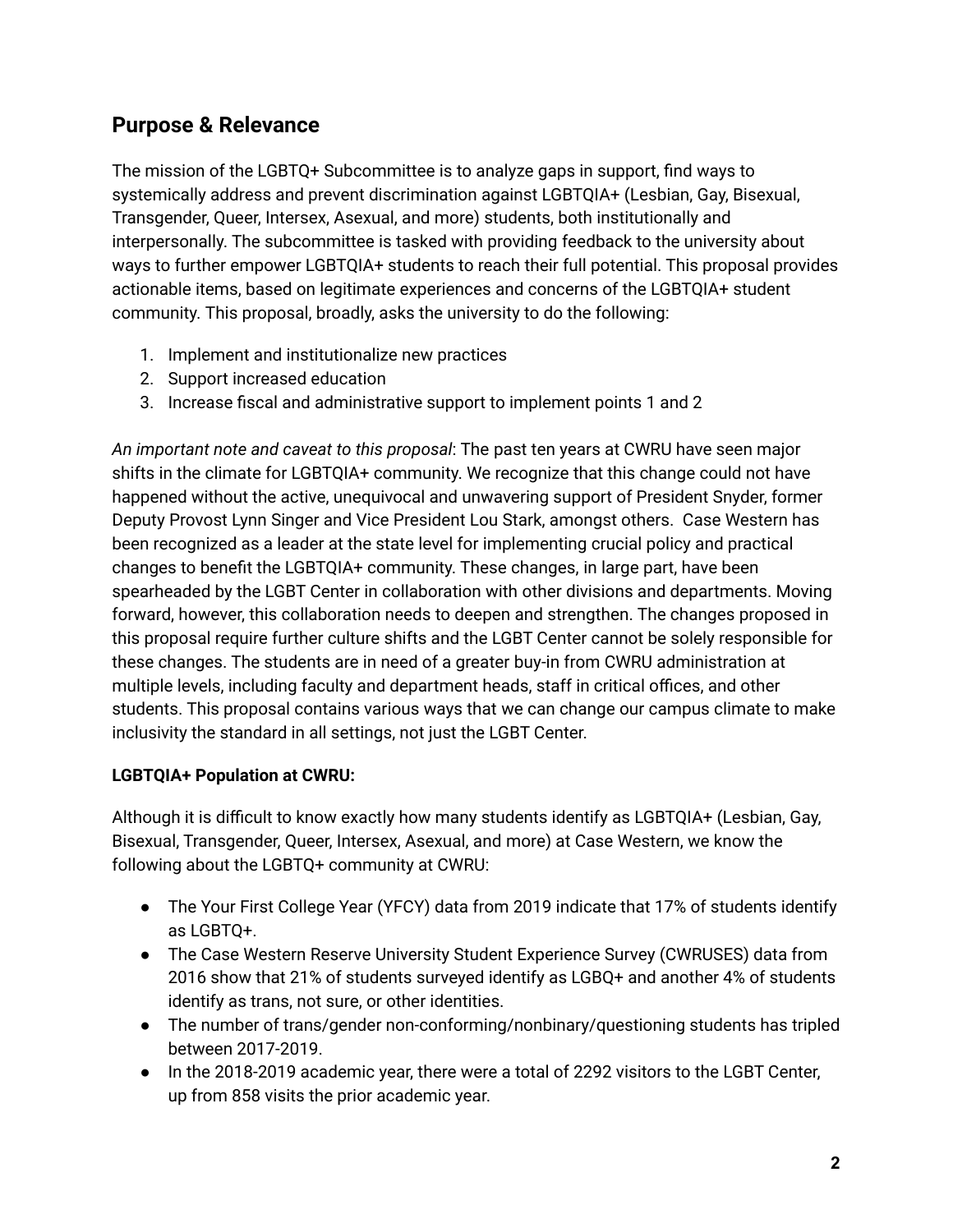You can find the complete set of 2019 data about LGBTQ+ students in **Addendum 1.**

# **Overview of Problems and Solutions**

We have identified three categories of focus, based on Instagram posts of LGBT@CWRU & feedback from various student stakeholders involved in the LGBTQIA+ community.

## **1. Negative and/or Hostile Climate:**

*Problem: Unconscious Bias and microaggressions towards the LGBTQIA+ community from employees & students*

*Solution A:* Expanded and Increased training and education for staff, faculty and students

## **2. Lack of support for LGBTQIA+ Students**

*Problem: Students expressed the need for expanded support of all LGBTQIA+ students, but for LGBTQ+ students who are BIPOC (Black and Indigenous People of Color), transgender, and graduate students. We view this as not only a climate issue, but a retention issue as well.*

*Solution A:* Increased fiscal and administration support for the LGBT Center

*Solution B:* Completion of the Bathroom Initiative

*Solution C:* Review of transition related health care coverage offered in the Student Healthcare Plan

#### **3. Lack of visible LGBTQIA+ Faculty and Staff:**

*Problem: Although we cannot and would never compel individuals to "come out", CWRU lacks visible LGBTQIA+ staff, and especially faculty. Representation matters to LGBTQIA+ students.*

*Solution A:* Implementation of CWRU "Out & Proud" campaign supported by the President, Provost and other leadership

*Solution B:* All committees for faculty and staff searches should include sexual orientation and gender identity unconscious bias training

*Solution C:* Job postings are listed on LGBTQIA+ career websites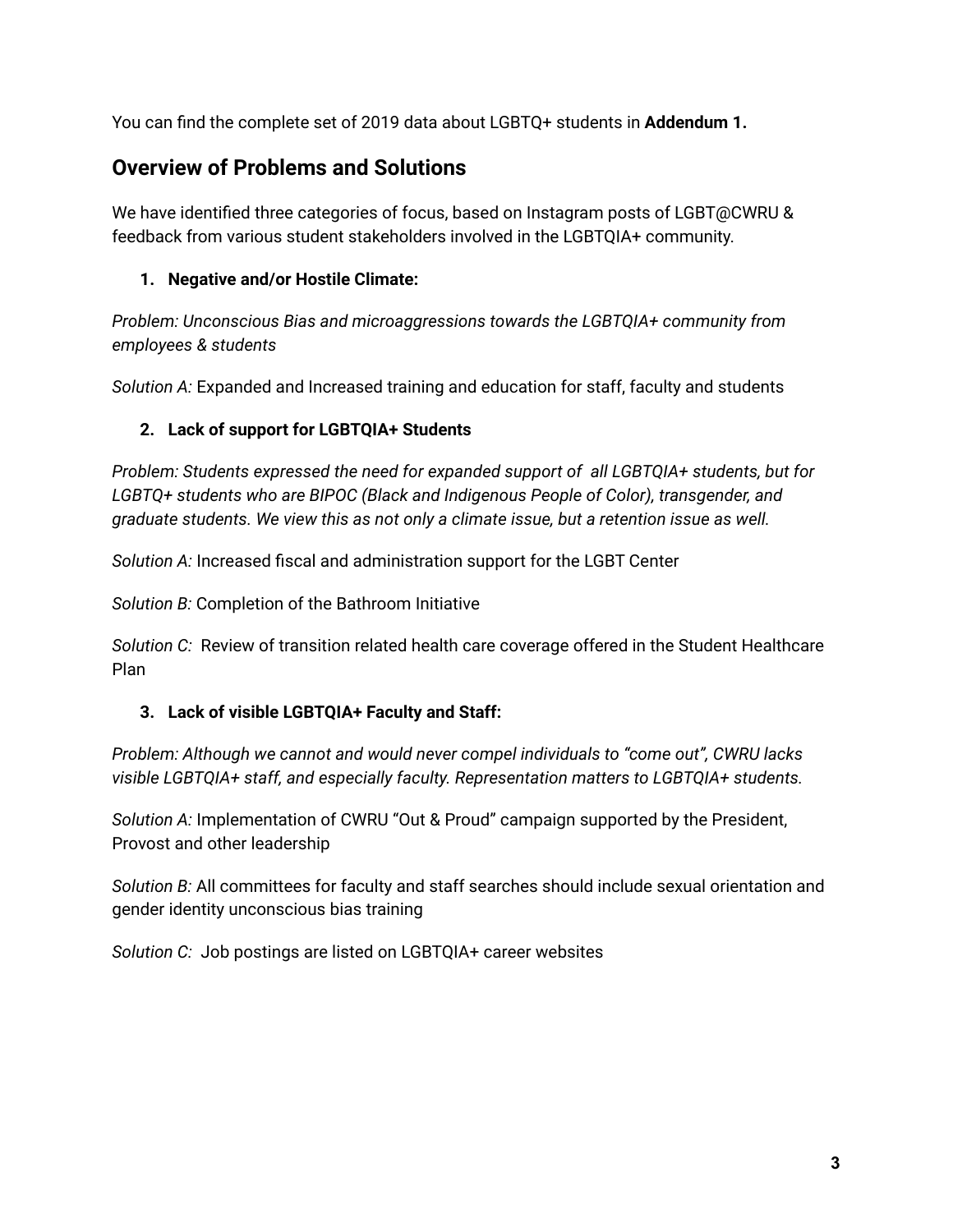# **DETAILED PLAN:**

#### **Category 1: Negative and/or Hostile Climate for LGBTQIA+ students**

#### **The Problem:**

There have been numerous reports on various platforms, including the LGBTQ+@CWRU Instagram page and others, of unconscious bias and microaggressions towards the LGBTQIA+ community from employees and students.

#### **The Solution:**

Expand and increase training and education about LGBTQIA+ diversity and inclusion. A one hour training should be mandatory for all new employees. In addition, a mandatory training should be required for students, faculty and staff who have violated CWRU's anti-discrimination policy regarding sexual orientation and/or gender identity/expression. These proposed additional trainings are proactive and reactive. By training every new employee, we are setting expectations at the beginning of an employee's tenure at the university. By training/educating those who have violated our policy, we both set an example and attempt to prevent similar violations in the future.

#### **Safe Zone LGBTQIA+ Ally Education:**

Safe Zone is and should continue to be a separate training from those detailed above. The Safe Zone program is housed in the LGBT Center. Over 1750 people at CWRU have become Safe Zone allies since its formal roll out in 2010. The voluntary nature of the training ensures that its participants exit the training as allies by choice, as opposed to being compelled. Safe Zone is a longer, more in depth training; diving more deeply into how to advocate for the LGBTQIA+ community. Safe Zone should continue to expand to departments and areas of the university in which representation is lacking, specifically graduate students, research staff, and faculty.

A targeted outreach attempt will also be made to faculty teaching Women and Gender Studies courses, faculty and researchers in the Mandel School, and other staff, faculty, and researchers in humanities fields who focus on gender and/or intersectional issues in order to expand the number of individuals in each of these groups who are SafeZone trained.

## **Detail of Proposed Additional Mandatory Training**

#### *Require LGBTQIA+ Training*

The best way to promote a real change in campus culture is to set specific and measurable standards mandating LGBTQ+ education for graduate students, staff, and faculty at this University. This subcommittee is proposing adoption and support of increased training in the form of an additional shorter, required training. This new training recommendation includes unique curricula and objectives outlined below.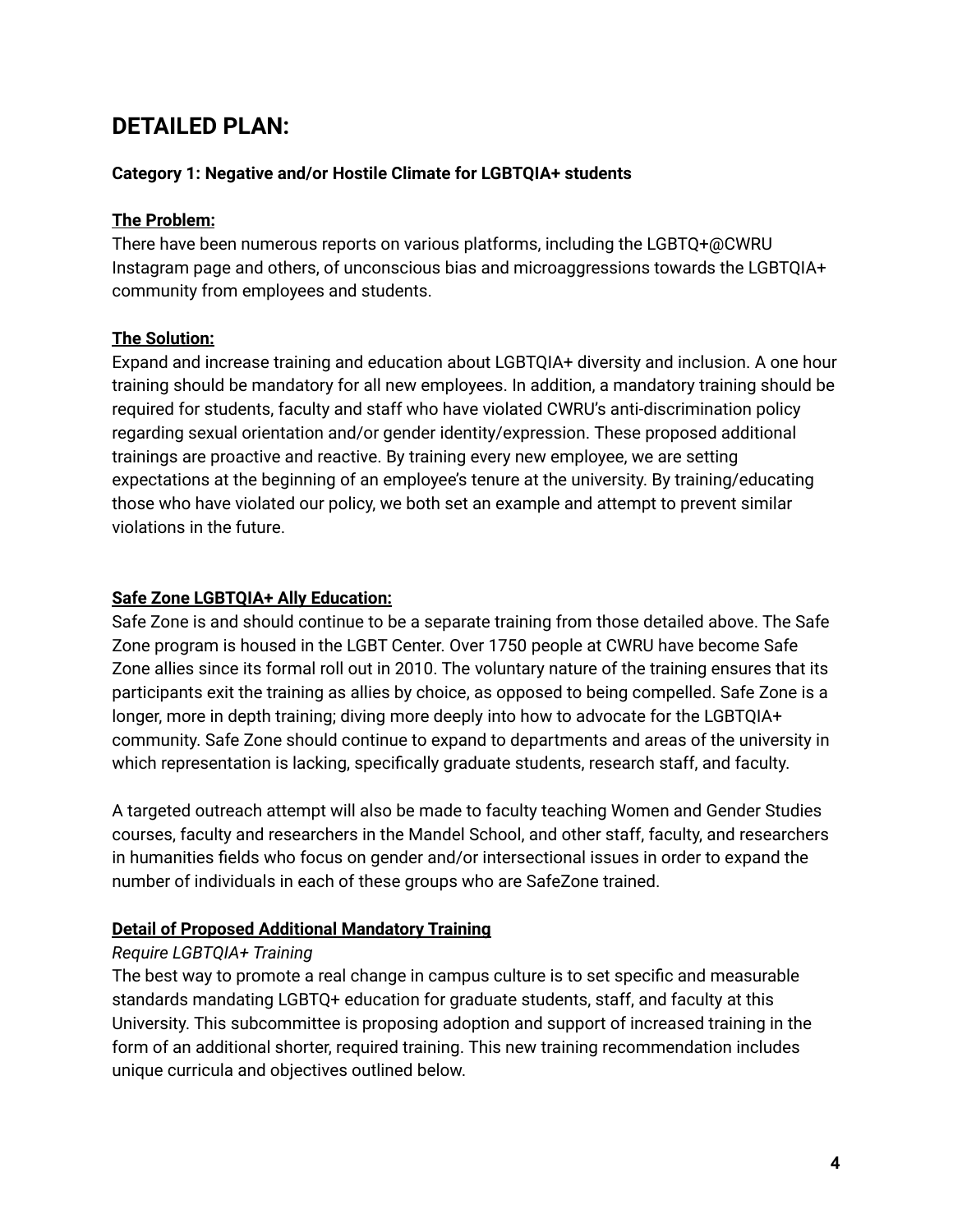- 1. All new employees starting after 6/1/2021 are required to take a one hour LGBTQIA+ 101
- 2. Any person(s) of the CWRU community who have been found to violate the anti-discrimination policy would be required to take one hour Remedial LGBTQIA+ training

Champions from each stakeholder group (graduate students, staff, and faculty) will be taught to conduct each training; the more representative the trainers are, the greater will be the buy-in from the campus community. We would also like to partner with the Office of Inclusion, Diversity, and Equal Opportunity (OIDEO) and the Provost's Office to secure funding to incentivize individuals to become champions.

| <b>TRAININGS</b>                                        | Length | Objectives                                                                                                                                                                                                                                                       |
|---------------------------------------------------------|--------|------------------------------------------------------------------------------------------------------------------------------------------------------------------------------------------------------------------------------------------------------------------|
| <b>General LGBTQIA+ Training</b><br>(LGBTQIA+ 101)      | 1 hour | Understand<br>1)<br>anti-discrimation<br>policy<br>Learn basic<br>2)<br>information about the<br>identities within the<br>LGBTQIA+ community<br>3) Learn tactics to create<br>either an inclusive<br>classroom (faculty) or<br>an inclusive<br>workplace (staff) |
| <b>Restorative LGBTQIA+</b><br><b>Education Session</b> | 1 hour | 1 & 2 above AND<br>Learn about the<br>1)<br>impact of LGBTQIA+<br>bias<br>Practice ways of<br>2)<br>interrupting and/or<br>stopping bias in the<br>classroom or<br>workplace.                                                                                    |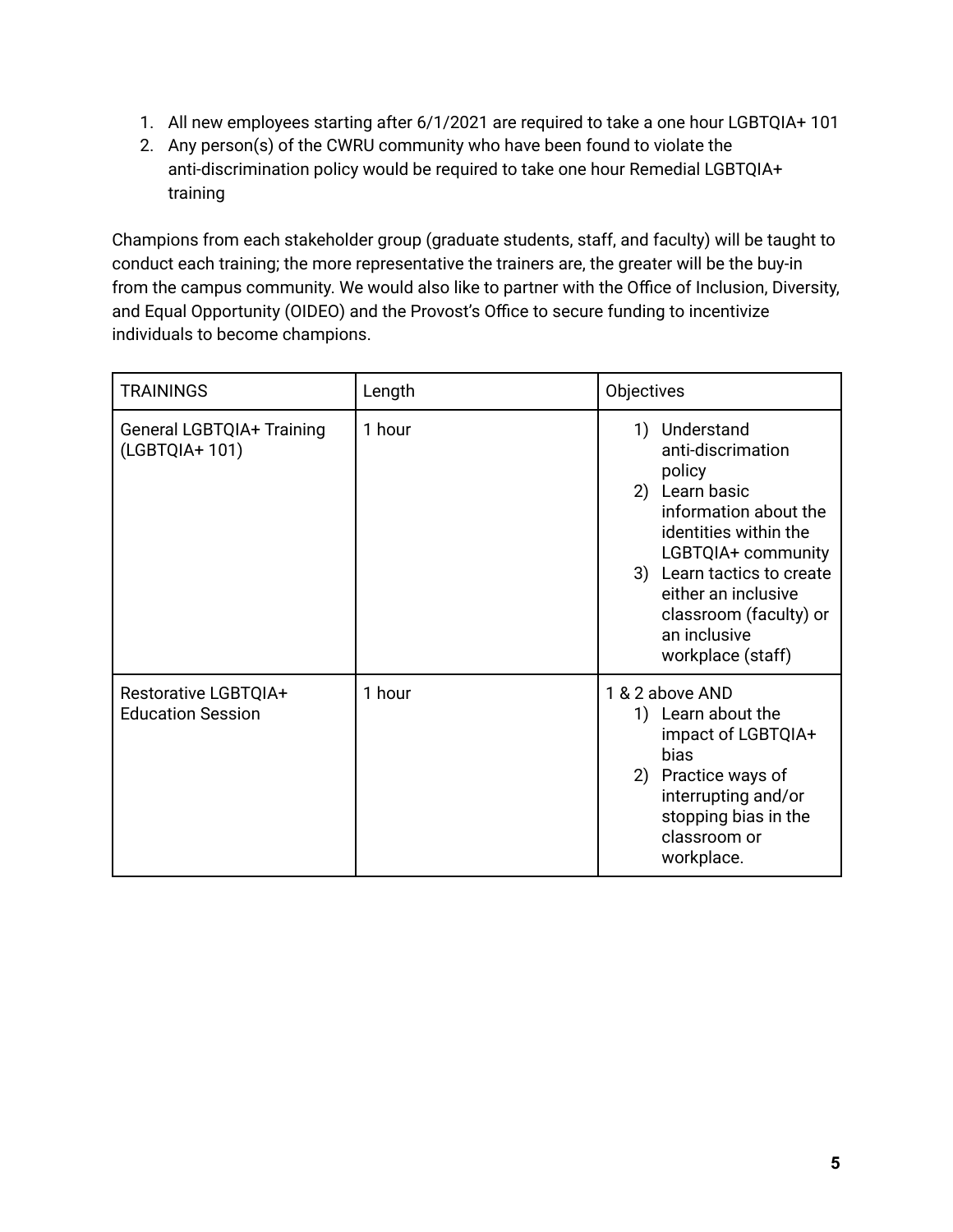#### **General LGBTQIA+ Training (LGBTQIA+ 101):**

This training applies to the greatest number of individuals covered under this change in institutional practice. This training will be given to all new faculty, staff, graduate students, and all new hires who choose not to opt into SafeZone training to become allies.

#### *Restorative LGBTQIA+ Education Session:*

Rather than a formal training session for individuals who have violated the LGBTQ+ or gender-motivated bias regulations in the university's anti-discrimination policy, anyone who has committed such violation will be invited to have a restorative conversation with the professional staff of the CWRU LGBT Center (either Director Liz Roccoforte or Assistant Director Harry Hawkins). This conversation will center around restorative practices and education, with the recognition that many individuals who have violated university policy have done so unintentionally, and is meant to be a positive experience meant to bring all individuals to a level playing field when it comes to knowledge of LGBTQ+ identities. The LGBT Center will work closely with the office of Student Conduct, Human Resources and the Office of Equity to set up the process for scheduling these meetings.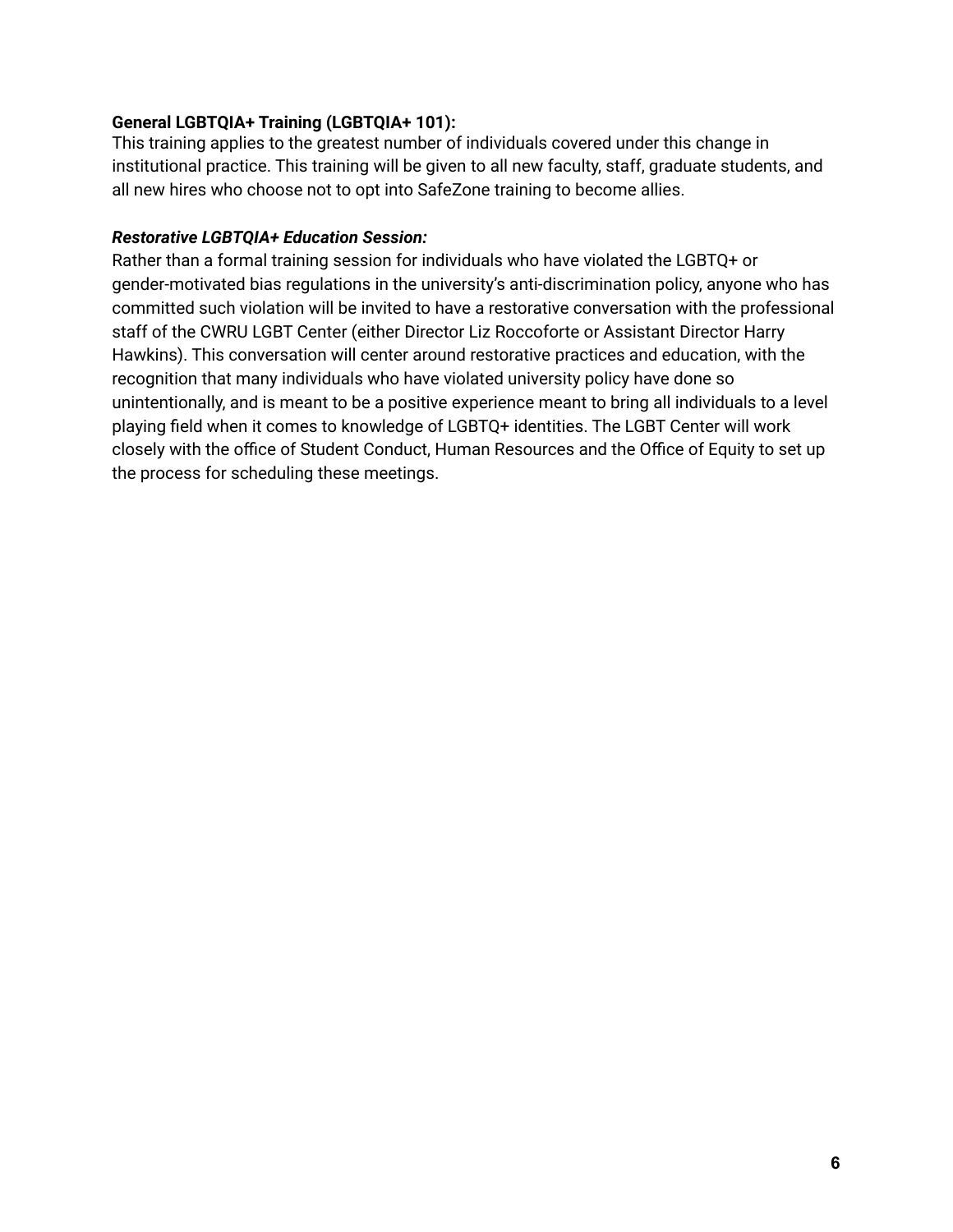#### **Category 2: Support and retention of LGBTQIA+ Students**

*Problem: Students report a need for expanded support of LGBTQIA+ students, specifically BIPOC, transgender students, and graduate students. This need for additional support would positively impact retention of LGBTQIA+ students.*

#### *Solution A :* **Increased fiscal and administrative support for the LGBT Center**

- Details to be determined by administration in alignment with the universities commitment to diversity, equity and inclusion, as well as fiscal responsibility
- The addition of Retention and Gender Identity Specialists will further the mission of the Center: *"to foster an empowering, loving, and equitable environment for our multifaceted community to thrive within CWRU."*

#### *Solution B:* **Completion of the Bathroom Initiative**

In the 2018-2019 academic year, the Undergraduate Student Government Diversity and Inclusion Committee (USG D&I Committee), in collaboration with the Undergraduate Diversity Collaborative (UDC), and representatives from various campus offices like the Flora Stone Mather Center for Women, the Social Justice Institute, and the LGBT Center, created a proposal containing two phases: Phase I calls for signage changes to convert existing single-stall bathrooms into all-gender bathrooms. Phase II involves construction of more all-gender bathrooms to fill existing availability gaps and create the most inclusive campus possible. A complete draft of the original proposal (which contains the locations in need of signage change and in need of additional construction) can be found in **Addendum 2**.

For various reasons, this proposal has stalled despite verbal confirmation from many members of administration. We are calling now for Phase I (simple signage changes) to be completed without further delay. It is crucial to remove gendered imagery from bathroom signage, as this can be incredibly alienating to transgender, non-binary, and gender-nonconforming students, and replace them with gender-neutral imagry or wording in order to ensure maximum accessibility.

According to our research, we believe that the best practice for signage is a representation of a toilet paired with the word "restroom". You can find the full version of the research that we have conducted in **Addendum 3**.

#### *Solution C:* **Review of transition related health care coverage offered in the Student Healthcare Plan**

The student health care plan includes coverage for transition related health care including hormones, surgery and mental health care specifically for gender dysphoria. Students report that they have had major difficulty accessing these benefits and, when they were able to access them, the process was cumbersome and embarrassing. A holistic review of the coverage and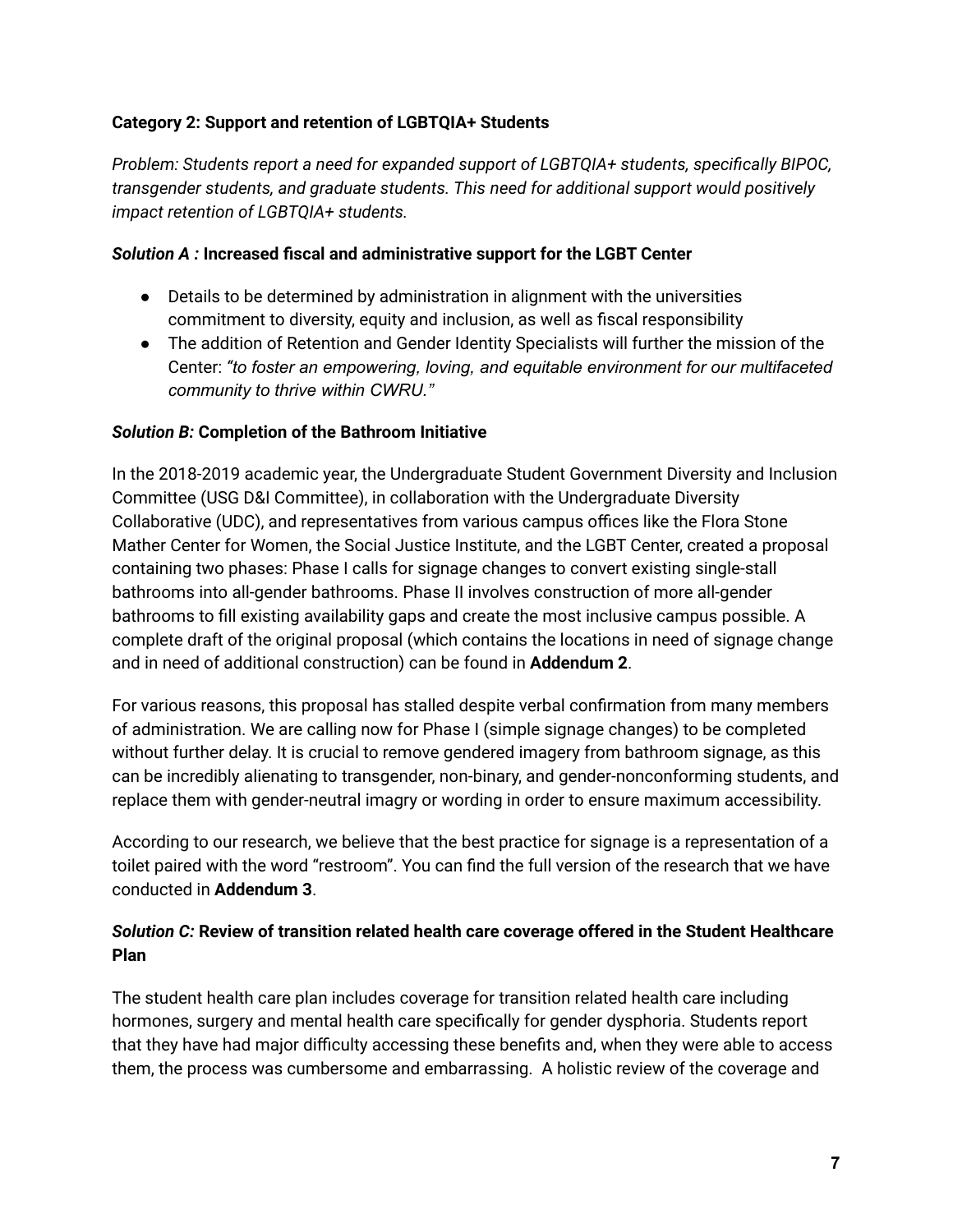the processes should be done in collaboration with the Aetna representative, health services and the LGBT Center.

## **Solution D: Hiring of LGBTQ+ scholars and offering of LGBTQ+ related courses in various departments in the College of Arts and Sciences**

One piece of feedback that we received about the first draft of this proposal is that it failed to include action items regarding the presence of LGBTQ+ scholars and/or LGBTQ+ related curriculum across various departments at CWRU, neither of which the university currently has. We would like to partner with the Provost, the University Office of Faculty Development, and the College of Arts and Sciences to create and fund a position for a rotating LGBTQ+ postdoctoral scholar to teach in the College of Arts and Sciences.

Having such a scholar would accomplish several things. First, the presence of LGBTQ+ scholars would provide unique opportunities for students in various departments to study topics related to the LGBTQ+ community; such opportunities do not currently exist anywhere within the university at the undergraduate level. Hiring an LGBTQ+ scholar would allow CWRU to expand the diversity of its course offerings and the disciplines available to undergraduates. Further, creating this position as a rotating postdoctoral student would allow its occupant to operate out of a variety of different departments (for example, History, Political Science, Women's and Gender Studies, Anthropology, Biology, and more) which in turn would ensure a variety of course offerings that rotate with the postdoctoral student to benefit all departments within the College of Arts and Sciences. Finally, the individual who submitted this suggestion, a tenured faculty member, emphasized that the presence of such a scholar would also help to increase faculty representation of LGBTQ+ identifying individuals, since an LGBTQ+ scholar would likely identify as a member of the LGBTQ+ community themselves.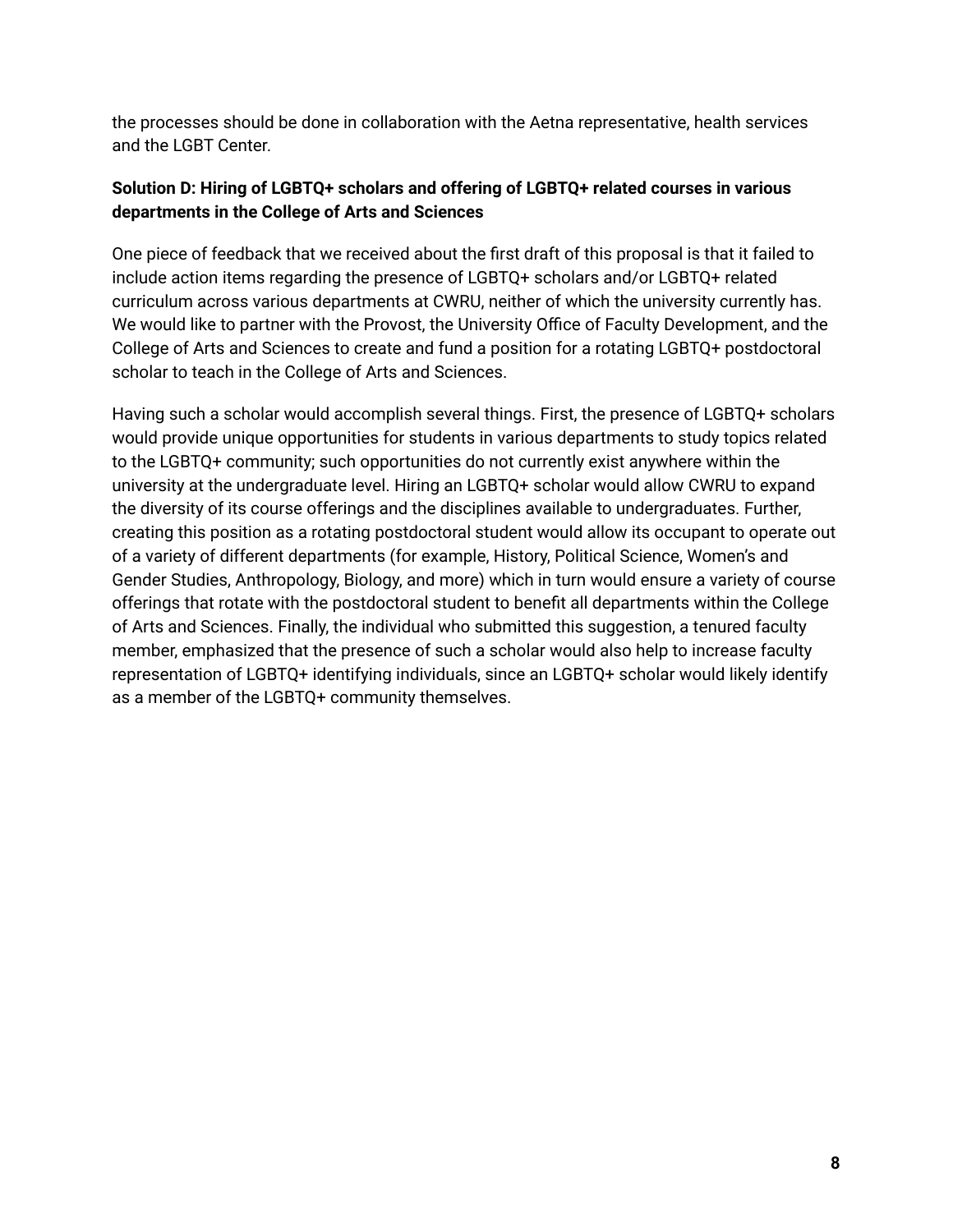#### **Category 3: Need for more visibility of LGBTQIA+ staff & Faculty:**

**Solution A**: We would like to collaborate with the Office of the Provost on two points in order to bring greater visibility to LGBTQ+ individuals and allies at CWRU.

- We would like to see a University Initiative from the Provost's office to create a resource modeled on the "Flashes of Pride" resource from Kent State University (which you can find at the end of this proposal in **Addendum 4).** This resource will have the names, pronouns, Case IDs, and offices (if possible) of any staff and faculty who are comfortable sharing that they are members of the LGBTQ+ community. The Provost's Office would be responsible for the recruitment of individuals who are comfortable displaying their information on a resource, both a physical and virtual resource, and shared around campus.
- We would like the Provost's Office to publish a list of all Safe Zone training participants from the previous two years to increase the visibility of the program and allow students to find allies easily. Individuals who completed Safe Zone training earlier than two years ago will be encouraged to continue their education and complete the training again. The visibility of the list may prompt additional participation in Safe Zone.

**Solution B:** All committees for faculty and staff searches must complete sexual orientation and gender identity unconscious bias training. Unconcious bias training focusing on race and gender is already done for all faculty search committee members-- either a separate training should be in place or explicit mention and significant time should be dedicated to microagressions and bias based in homophobic and transphobic actions and rhetoric.

**Solution C:** In an effort to actively recruit talent from the LGBTQIA+ community, all relevant positions should be posted on LGBTQIA+ job and career websites.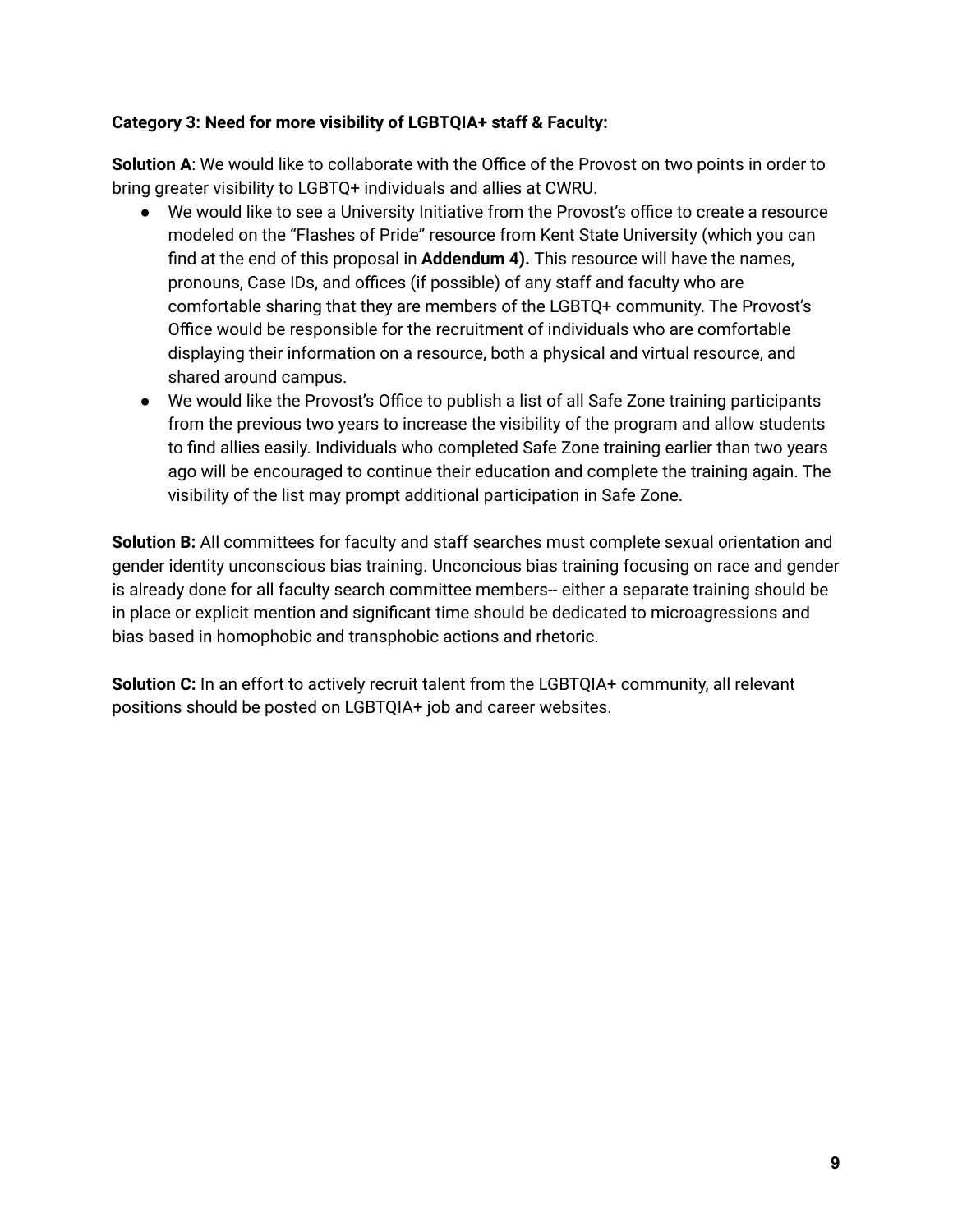#### **Critical Intersections**

This section will detail some of the collaborative action steps that the LGBTQ+ Committee created in collaboration with a few of the other committees. Some involve support or funding from Administration, but others are action steps that can be completed without additional support.

#### *Greek Life Committee*

- The Greek Life Committee and the LGBTQ+ Committee created a training to be required for all students involved with Greek Life recruitment (including the Interfraternity Council, the Panhellenic Council, Rho Gammas, and recruitment representatives from individual Chapters.
- Both committees are encouraging Greek Chapters to go through SafeZone training, with an emphasis on SafeZone Champion, a systematic review of an organization's documents with the intention of making their bylaws as inclusive as possible.

#### *Sexual Misconduct Committee*

- The Sexual Misconduct Committee is planning to revamp some of the bathroom posters (with the help of the Office of Equity) to highlight the intersection of LGBTQ+ identities and sexual misconduct in order to promote education on this intersection.
- Both of our committees plan to conduct a review of the existing training required for Title IX investigators and panel members in order to ensure the greatest level of inclusivity of LGBTQ+ identities.
- We would like to see funding for a student advocate specifically for LGBTQ+ students to reside in the LGBT Center.

## *Disability Committee*

● We plan to collaborate with the Disability Committee to create a training program about microaggressions, use of pronouns, and more for the staff in the Office of Disabilities. Funding and administrative support from the Office of the Provost or another administrative office would greatly help to propel this initiative.

#### *Race Committee*

● While we were unable to meet with representatives from the Race Committee, we intend to collaborate with them on initiatives in the future, as well as work with other on-campus and community organizations like The Ellipsis Institute for Women of Color in the Academy.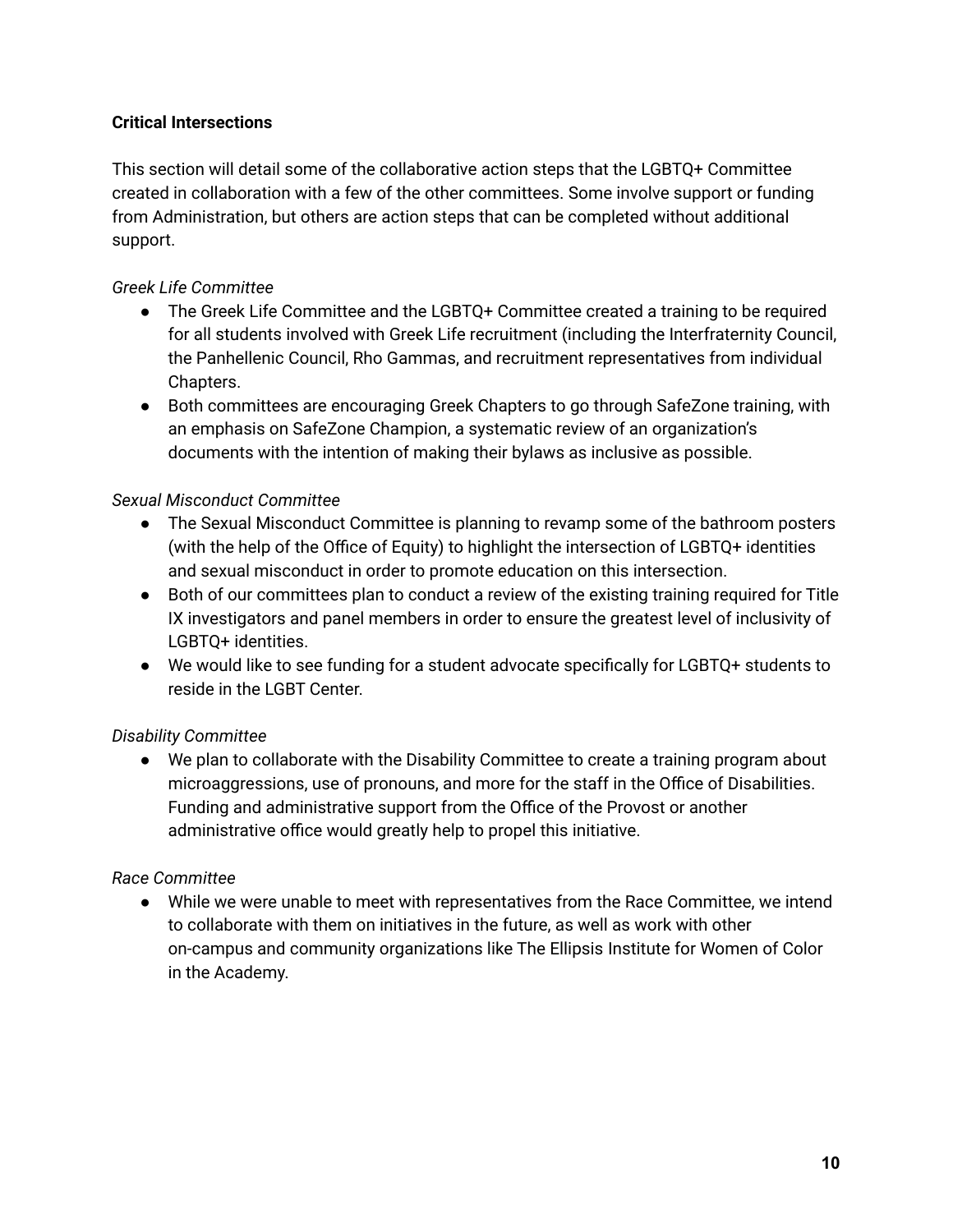#### **Addendum 1: LGBTQ+ Undergraduate Student Data**

#### MOST RECENT STUDENT SURVEY DATA FOR LGBTQ+ STUDENTS:

#### CWRUSES Survey 2016



Respondents were able to identify as more than 1, so percentages sum to more than 100%

#### YFCY Survey

#### Population Group

\*Population group of "LGBTQ+" includes students who did not identify as "Heterosexual/Straight" or who did but also indicated they identify as "transgender.

|            | Frequency |      |
|------------|-----------|------|
| Not LGBTQ+ | 396.      | 83%  |
| LGBTQ+     | 80        | 17%  |
| Total      | 476       | 100% |

LGBT Center usage: 2016-2017: 868 visits 2017-2018: 858 visits 2018-2019: 2292 visits \*

\* An important correlation: 2018-2019 was the first year that we had 2 full time staff members for the entire academic year. We believe that this is not coincidental- when more staff are available, more students take advantage of the Center's programs and resources. More staff are able to serve more students.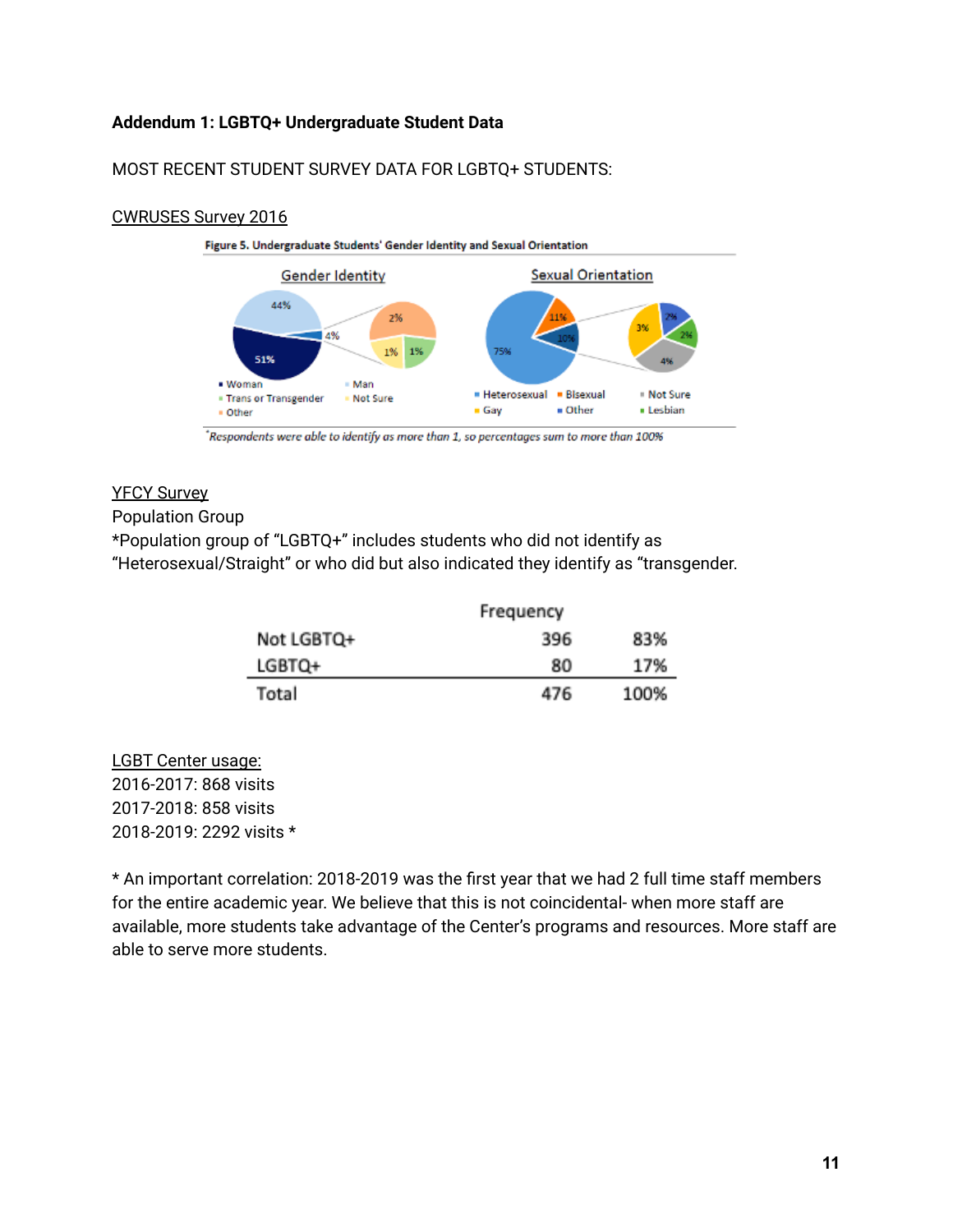#### Undergraduate Enrollment:

\*Please note that the LGBQ % does not include the transgender students. They are listed separately.

*LGBQ (sexual orientation):* 2017: 10% 2018: 9% 2019: 11%

*Transgender/Gender Non-Conforming/Non-Binary/Questioning:* 2017: 4 students 2018: 10 students 2019: 13 students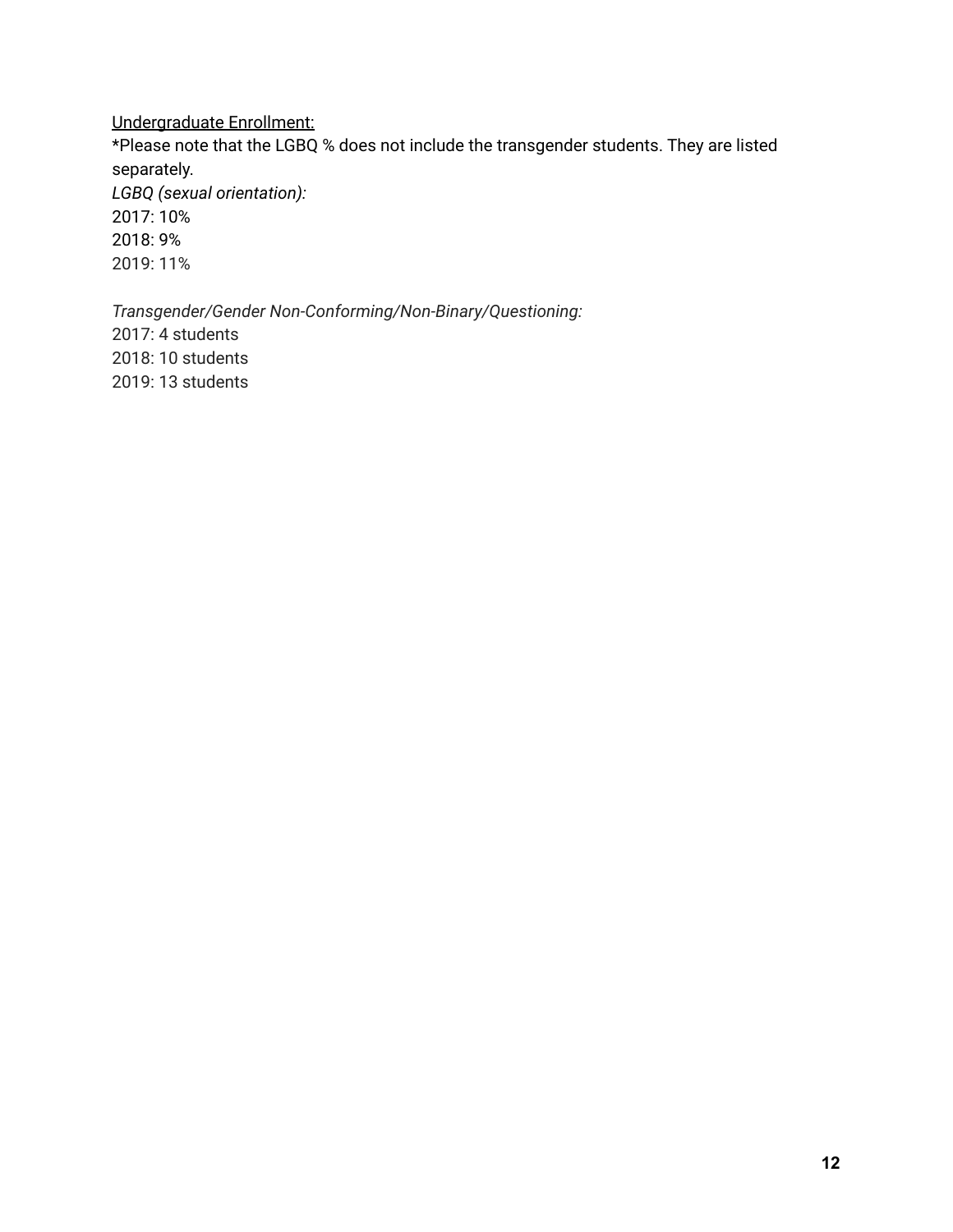## **Addendum 2: Original Proposal for All Gender Bathroom Initiative**

You can access a full copy of the original proposal for the All Gender Bathroom Initiative [here](https://docs.google.com/document/d/1d0PMod8MRl4DnKBsG5AMrxr-XljV0JzdGOkmeMGo4GA/edit?usp=sharing). There are a total of **80 bathrooms** that we would like to see converted (by simple signage change) into All Gender Bathrooms. Research for what this signage will look like can be found in **Addendum 3**.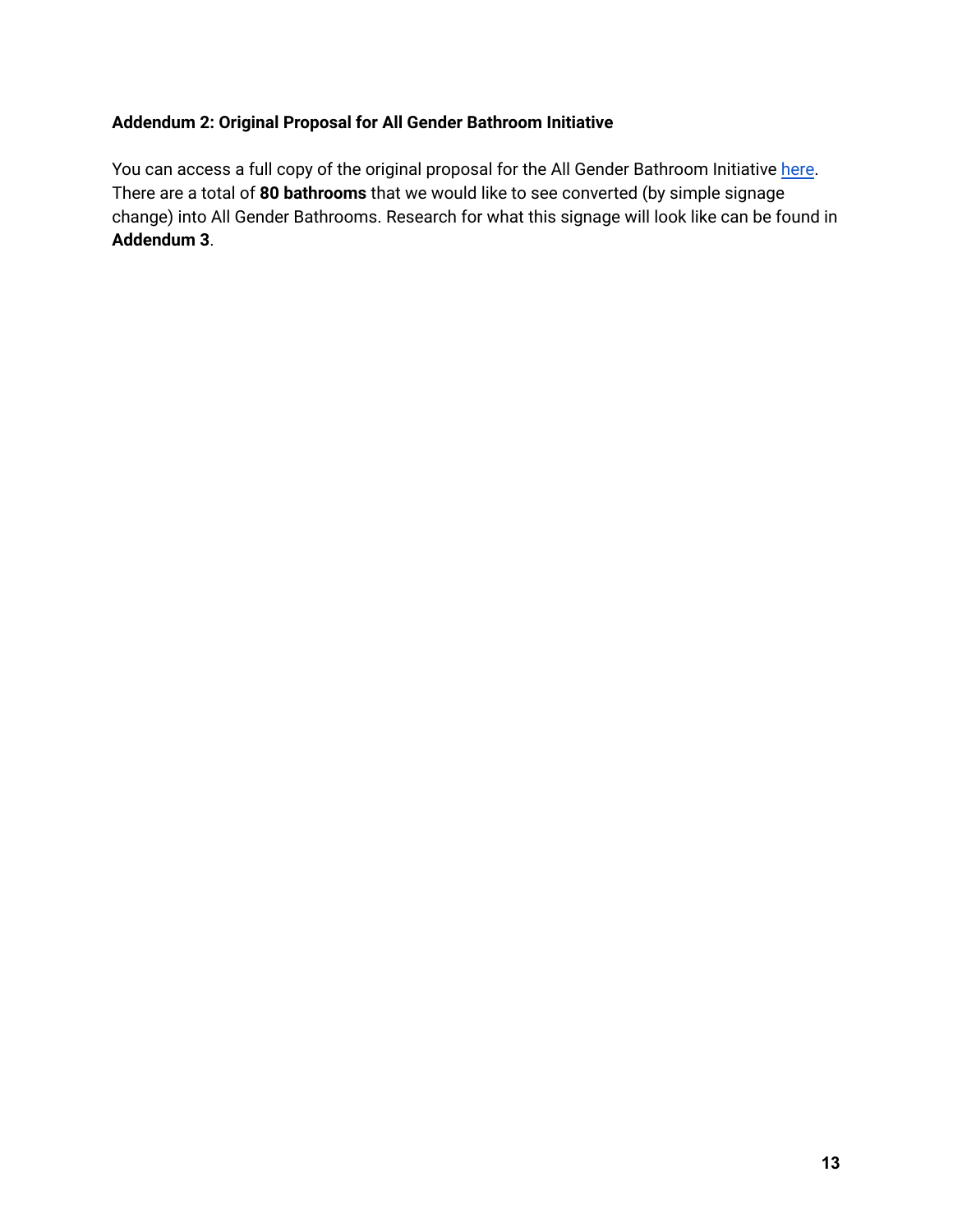#### **Addendum 3: Research for All Gender Bathroom Initiative**

Below are a variety of resources that we used to shape our recommendations for the signage change for the completion of Phase I of the All Gender Bathroom initiative. The following is a quote from the first article from Gensler upon which we based our recommendation:

*"As a result of these findings, we developed a simple graphic representation of a toilet paired with the text identifier "Restroom." In the spirit of equality that emerged from the focus groups, we revised the traditional gendered restroom symbol by pairing the toilet symbol with the historical men and women symbols — in effect identifying the gendered restrooms as the ones with certain identification requirements, instead of the all-gender restroom."*

#### *General:*

- [https://www.gensler.com/research-insight/blog/designing-an-inclusive-effective-all-gende](https://www.gensler.com/research-insight/blog/designing-an-inclusive-effective-all-gender-restroom-symbol) [r-restroom-symbol](https://www.gensler.com/research-insight/blog/designing-an-inclusive-effective-all-gender-restroom-symbol)
- [https://outandequal.org/wp-content/uploads/2019/02/Best-Practices-Restrooms-2017-](https://outandequal.org/wp-content/uploads/2019/02/Best-Practices-Restrooms-2017-1.pdf) [1.pdf](https://outandequal.org/wp-content/uploads/2019/02/Best-Practices-Restrooms-2017-1.pdf)
- <https://www.nytimes.com/2015/11/08/style/transgender-restroom-all-gender.html>
- [https://www.mentalfloss.com/article/71997/how-bathroom-stick-figures-became-univer](https://www.mentalfloss.com/article/71997/how-bathroom-stick-figures-became-universal-symbols) [sal-symbols](https://www.mentalfloss.com/article/71997/how-bathroom-stick-figures-became-universal-symbols)

## *University of Maryland:*

● <https://lgbt.umd.edu/good-practices-inclusive-restrooms-and-signage>

#### *Kent State University:*

● [https://www-s3-live.kent.edu/s3fs-root/s3fs-public/file/Universal%20Restrooms-%20Ken](https://www-s3-live.kent.edu/s3fs-root/s3fs-public/file/Universal%20Restrooms-%20Kent%20Campus.pdf) [t%20Campus.pdf](https://www-s3-live.kent.edu/s3fs-root/s3fs-public/file/Universal%20Restrooms-%20Kent%20Campus.pdf)

#### *University of Texas at Austin:*

● <https://diversity.utexas.edu/genderandsexuality/gender-inclusive-restrooms/>